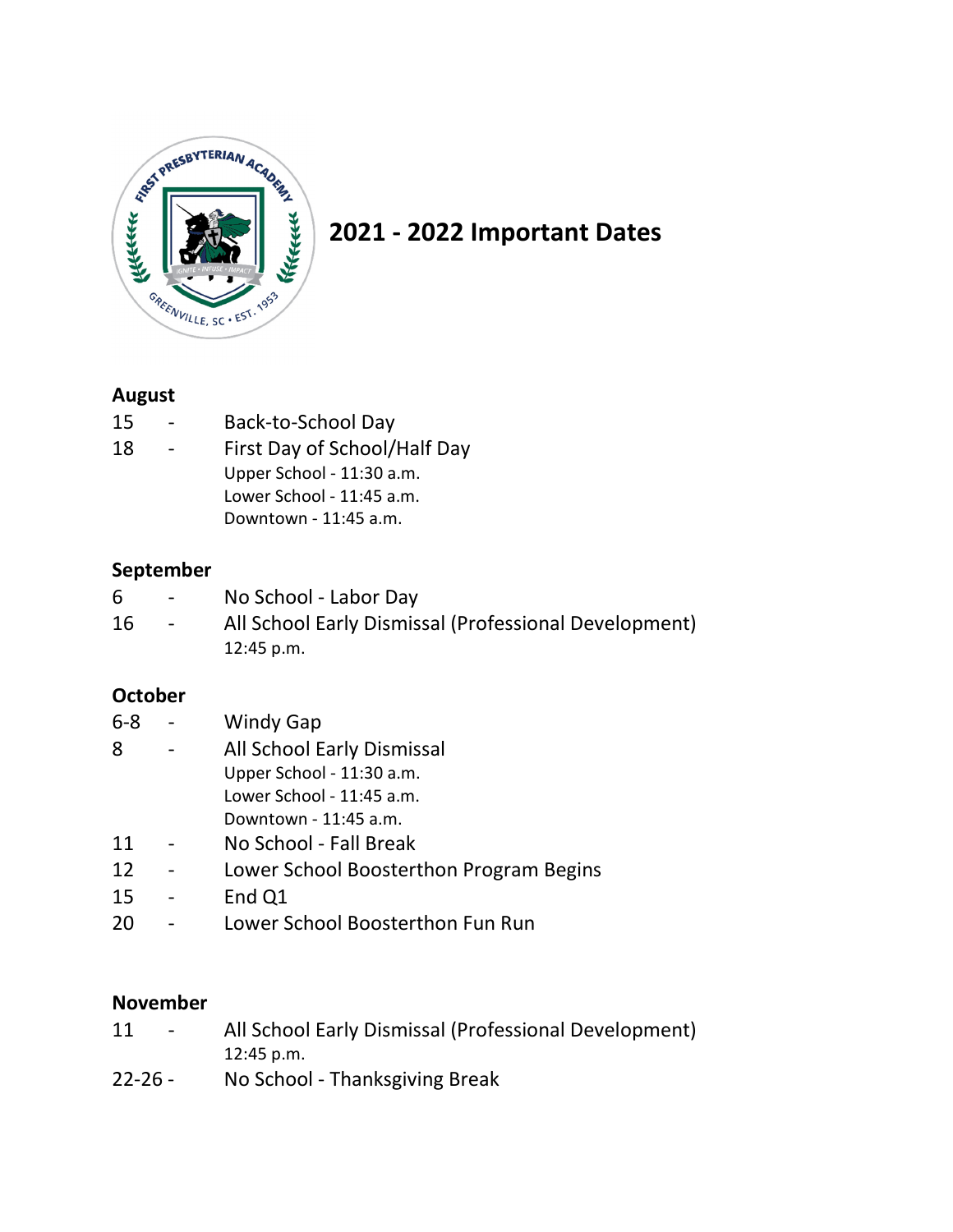#### **December**

- 14-17 Upper School Exams Half Days/All School Early Dismissal Upper School - 11:30 a.m. Lower School - 11:45 a.m. Downtown - 11:45 a.m.
- 17 End Q2
- 20-31 No School Christmas Break

#### **January**

| $1 - 2$                  | No School - Christmas Break |
|--------------------------|-----------------------------|
| 3                        | <b>School Resumes</b>       |
| $\overline{\phantom{a}}$ | $N = C - L - L$ $N = 110C$  |

17 - No School - MLK Day

#### **February**

| 10 | $\sim$ 100 $\mu$ | All School Early Dismissal (Professional Development) |  |
|----|------------------|-------------------------------------------------------|--|
|    |                  | $12:45$ p.m.                                          |  |
| 21 | $\sim$ 10 $\pm$  | No School - President's Day                           |  |

# **March**

| 11<br>$\overline{\phantom{0}}$ | End Q3                   |
|--------------------------------|--------------------------|
| $21 - 25 -$                    | No School - Spring Break |

# **April**

| $\sim$ $-$ | All School Early Dismissal (Professional Development) |  |
|------------|-------------------------------------------------------|--|
|            | $12:45$ p.m.                                          |  |

- 11-14 Testing
- 15 No School Easter Holiday
- 18 No School Easter Holiday
- 22 Prom 2022

# **May**

24-26 - Upper School Exams - Half Days/All School Early Dismissal Upper School - 11:30 a.m. Lower School - 11:45 a.m. Downtown - 11:45 a.m. Graduation